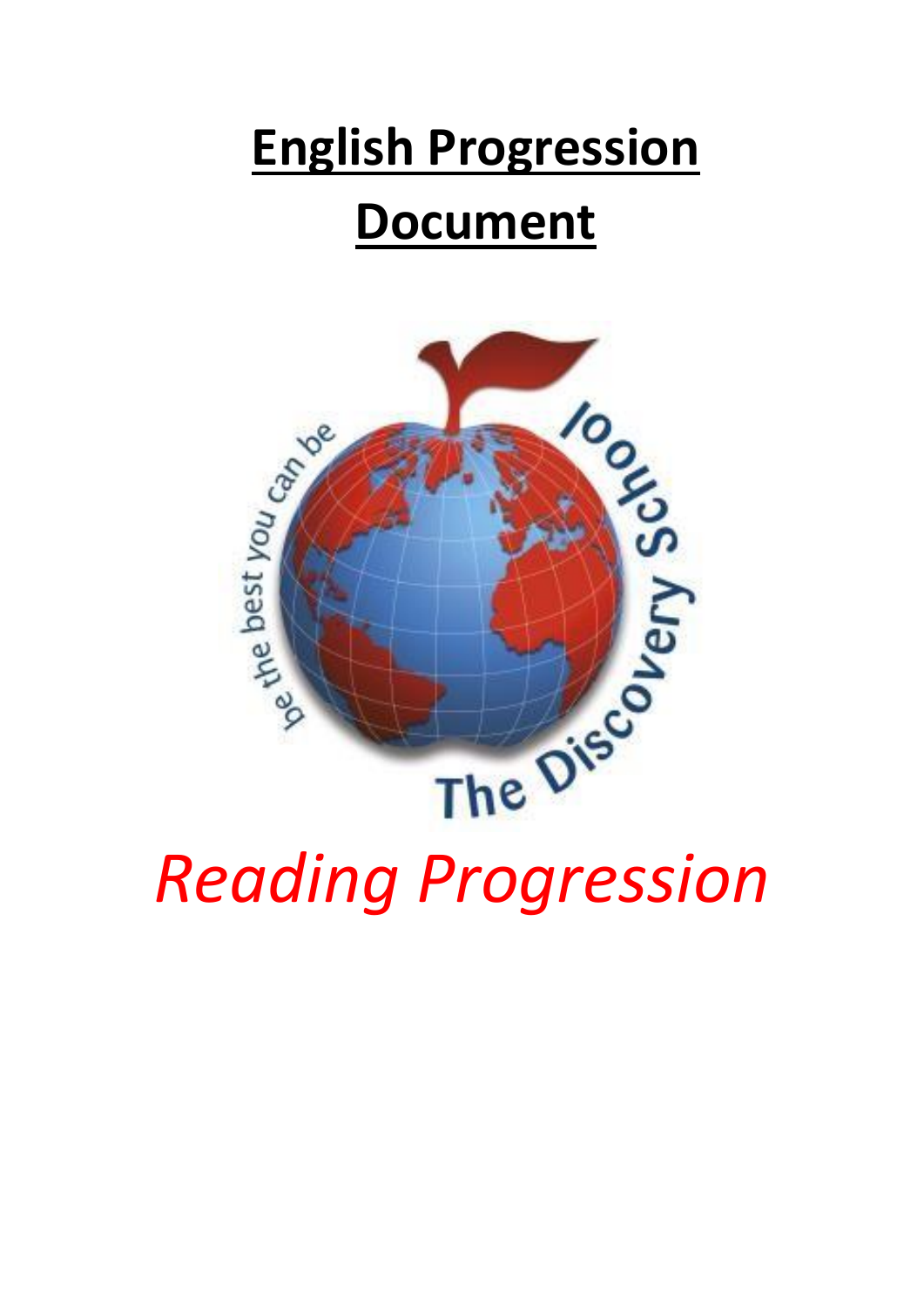| Knowledge and Skills to be acquired |                                                                                                                                                                                                                                                                                                                                                                                                                                                                                                                                                                             |                                                                                                                                                                                                                                                                                                                                                                                                                                                                                                                                                                                                           |
|-------------------------------------|-----------------------------------------------------------------------------------------------------------------------------------------------------------------------------------------------------------------------------------------------------------------------------------------------------------------------------------------------------------------------------------------------------------------------------------------------------------------------------------------------------------------------------------------------------------------------------|-----------------------------------------------------------------------------------------------------------------------------------------------------------------------------------------------------------------------------------------------------------------------------------------------------------------------------------------------------------------------------------------------------------------------------------------------------------------------------------------------------------------------------------------------------------------------------------------------------------|
| <b>Year Group</b>                   | <b>Word Reading</b>                                                                                                                                                                                                                                                                                                                                                                                                                                                                                                                                                         | Comprehension                                                                                                                                                                                                                                                                                                                                                                                                                                                                                                                                                                                             |
| <b>EYFS</b>                         | Say a sound for each letter in<br>$\bullet$<br>the alphabet and at least 10<br>digraphs.<br>Read words consistent with<br>their phonic knowledge by<br>sound-blending.<br>Read aloud simple sentences<br>$\bullet$<br>and books that are consistent<br>with their phonic knowledge,<br>including some common<br>exception words.                                                                                                                                                                                                                                            | Understand simple sentences<br>$\bullet$<br>they read.<br>Demonstrate understanding<br>$\bullet$<br>when talking to others about<br>what they have read.<br>Anticipate - where appropriate<br>٠<br>- key events in stories.<br>Use and understand recently<br>$\bullet$<br>introduced vocabulary during<br>discussions about stories, non-<br>fiction, rhymes and poems and<br>during role-play.                                                                                                                                                                                                          |
| Year 1                              | Able to match all 40+<br>$\bullet$<br>graphemes to their phonemes.<br>Blend sounds of unfamiliar<br>words.<br>Divide words into syllables.<br>٠<br>Read compound words.<br>Read words with contractions<br>and understand the<br>apostrophe represents the<br>missing letter.<br>Read phonetically decodable<br>words.<br>Read words that end with 's, -<br>ing, ed, -est.<br>Read words that start with un-.<br>٠<br>Add -ing, -ed, and -er, to verbs.<br>$\bullet$<br>Read words of more than onw<br>syllable that contain taught<br>grapheme, phoneme<br>correspondents. | Say what they like and don't<br>$\bullet$<br>like about a book.<br>Link what has been read or<br>heard to their own<br>experiences.<br>Retell key stories orally using<br>٠<br>narrative language.<br>Talk about the main characters<br>$\bullet$<br>in a story.<br>Learn poems and rhymes by<br>heart.<br>Use what is already known to<br>$\bullet$<br>understand texts.<br>Check reading makes sense and<br>$\bullet$<br>correct it when it doesn't.<br>Begin to draw inferences from<br>$\bullet$<br>the text.<br>Make predictions about the<br>events.<br>Explain what they think a text is<br>about. |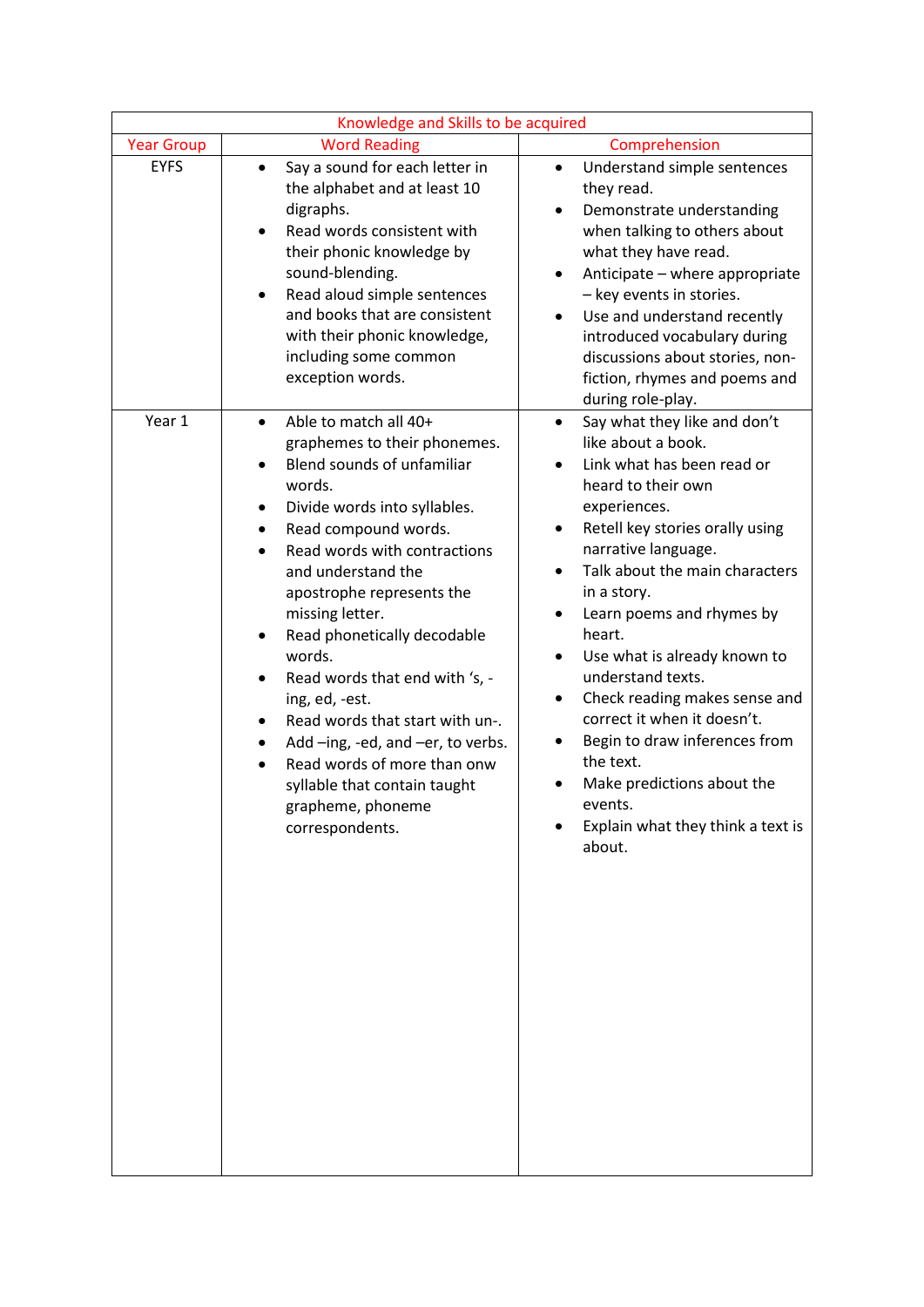| Year 2 | $\bullet$                                 |                                              |
|--------|-------------------------------------------|----------------------------------------------|
|        | Can decode automatically and              | Talk about and give an opinion<br>$\bullet$  |
|        | fluently.                                 | on a range of texts.                         |
|        | Is able to blend sounds in words          | Discuss the sequence of events               |
|        | that contain the graphemes                | in books and how they relate to              |
|        | learnt. Recognise and read                | each other.                                  |
|        | alternative sounds for                    | Use prior knowledge, including               |
|        | graphemes.                                | context and vocabulary, to                   |
|        | Read accurately words of two<br>$\bullet$ | understand texts.                            |
|        | or more syllables that contain            | Retell stories, including fairy<br>$\bullet$ |
|        | the same GPCs.                            | stories and traditional tales.               |
|        |                                           |                                              |
|        | Read words with common                    | Read for meaning and check<br>$\bullet$      |
|        | suffixes. Read common                     | that the text makes sense, go                |
|        | exception words.                          | back and re-read when it does                |
|        | Read and comment on unusual               | not makes sense.                             |
|        | correspondence between                    | Find recurring language in<br>$\bullet$      |
|        | graphemes and phonemes.                   | stories and poems. Talk about                |
|        | Read most words quickly and               | favourite words and phrases in               |
|        | accurately when they are                  | stories and poems.                           |
|        | known words without sounding              | Recite some poems by heart,<br>$\bullet$     |
|        | out and blending.                         | with appropriate intonation.                 |
|        | Read most suitable books                  |                                              |
|        |                                           | Ask and answer questions.<br>$\bullet$       |
|        | accurately, showing fluency               | Make predictions based on<br>$\bullet$       |
|        | and confidence.                           | what they have read.                         |
|        |                                           | Draw (simple) inferences from                |
|        |                                           | illustrations, events,                       |
|        |                                           | characters' actions and speech.              |
|        |                                           |                                              |
|        |                                           |                                              |
|        |                                           |                                              |
|        |                                           |                                              |
|        |                                           |                                              |
|        |                                           |                                              |
|        |                                           |                                              |
|        |                                           |                                              |
|        |                                           |                                              |
|        |                                           |                                              |
|        |                                           |                                              |
|        |                                           |                                              |
|        |                                           |                                              |
|        |                                           |                                              |
|        |                                           |                                              |
|        |                                           |                                              |
|        |                                           |                                              |
|        |                                           |                                              |
|        |                                           |                                              |
|        |                                           |                                              |
|        |                                           |                                              |
|        |                                           |                                              |
|        |                                           |                                              |
|        |                                           |                                              |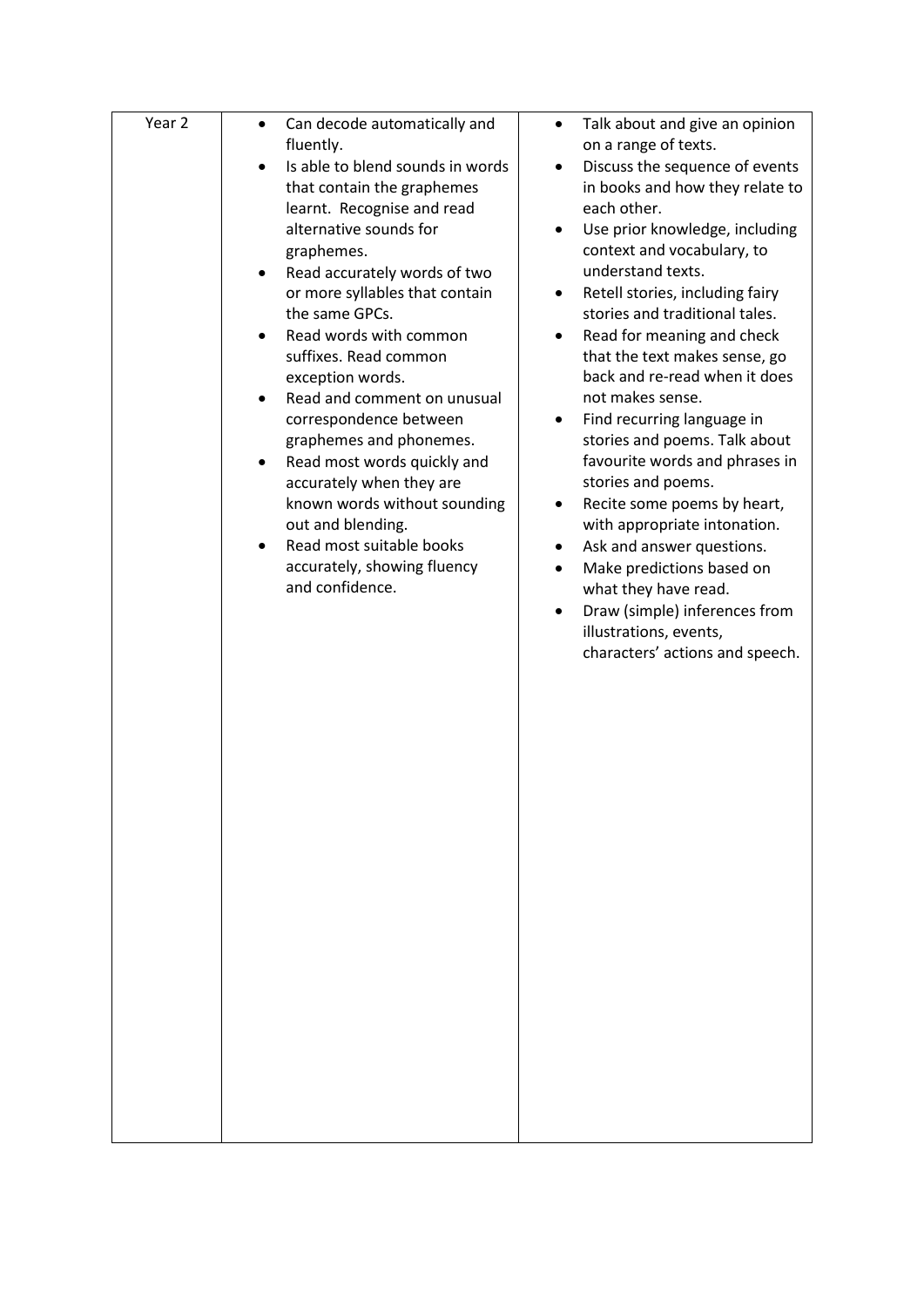| Year 3 | Apply knowledge of root words,<br>prefixes and suffixes to read<br>aloud and to understand the<br>meaning of unfamiliar words.<br>Read further exception words,<br>٠<br>noting the unusual<br>correspondences between<br>spelling and sound.<br>Attempt pronunciation of<br>$\bullet$<br>unfamiliar words drawing on<br>prior knowledge of similar<br>looking words. | Read and discuss range of<br>$\bullet$<br>fiction, poetry, plays, and<br>nonfiction texts.<br>Read aloud and independently,<br>٠<br>taking turns and listening to<br>others.<br>Explain how non-fiction books<br>are structured in different ways<br>and use them effectively.<br>Explain some of the different<br>types of fiction books.<br>Ask relevant questions to get a<br>better understanding of a text.<br>Predict what might happen<br>based on details known and<br>read.<br>Draw inferences such as<br>inferring a characters' feelings,<br>thoughts and motives from<br>their actions.<br>Use a dictionary to check the<br>٠<br>meaning of unfamiliar words.<br>Identify the main point of a<br>$\bullet$<br>text.<br>Explain how structure and<br>presentation contribute to the<br>meaning of texts.<br>Use non-fiction texts to<br>retrieve information.<br>Prepare poems to read aloud<br>$\bullet$<br>and to perform, showing<br>understanding through<br>intonation, tone, volume and<br>action. |
|--------|----------------------------------------------------------------------------------------------------------------------------------------------------------------------------------------------------------------------------------------------------------------------------------------------------------------------------------------------------------------------|---------------------------------------------------------------------------------------------------------------------------------------------------------------------------------------------------------------------------------------------------------------------------------------------------------------------------------------------------------------------------------------------------------------------------------------------------------------------------------------------------------------------------------------------------------------------------------------------------------------------------------------------------------------------------------------------------------------------------------------------------------------------------------------------------------------------------------------------------------------------------------------------------------------------------------------------------------------------------------------------------------------------|
|        |                                                                                                                                                                                                                                                                                                                                                                      |                                                                                                                                                                                                                                                                                                                                                                                                                                                                                                                                                                                                                                                                                                                                                                                                                                                                                                                                                                                                                     |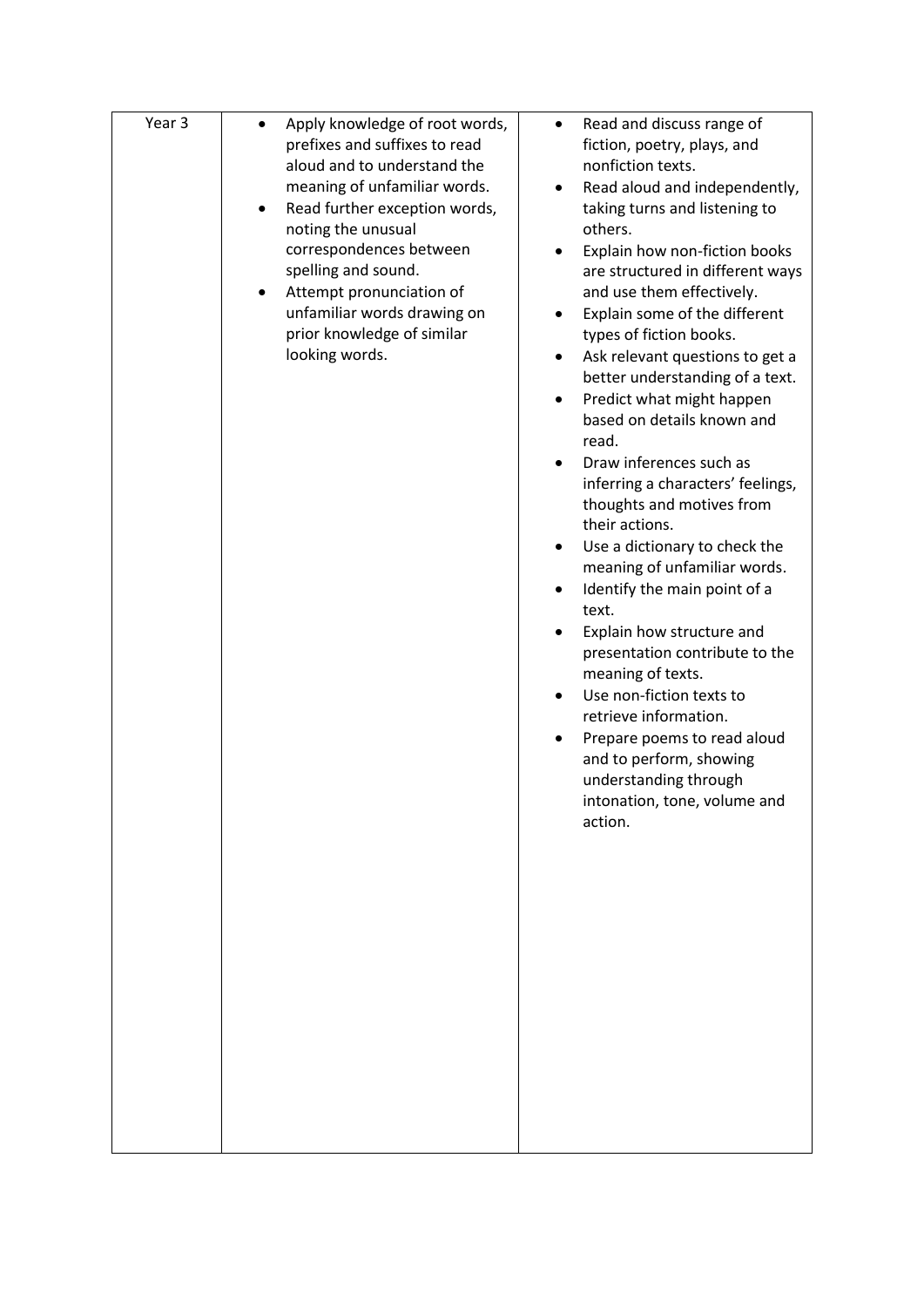| Year 4 | Apply knowledge of root words,<br>$\bullet$<br>prefixes and suffixes to read<br>aloud and to understand the<br>meaning of unfamiliar words.<br>Read further exception words,<br>$\bullet$<br>noting the unusual<br>correspondences between<br>spelling and sound.<br>Attempt pronunciation of<br>unfamiliar words drawing on<br>prior knowledge of similar<br>looking words. | Know which books to select for<br>$\bullet$<br>specific purposes, especially in<br>relation to science, geography<br>and history learning.<br>Use a dictionary to check the<br>$\bullet$<br>meaning of unfamiliar words.<br>Discuss and record words and<br>phrases that writers use to<br>engage and impact on the<br>reader.<br>Identify some of the literary<br>conventions in different texts.<br>Identify the (simple) themes in<br>texts.<br>Prepare poems to read aloud<br>and to perform, showing<br>understanding through<br>intonation, tone, volume and<br>action.<br>Explain the meaning of words<br>in context.<br>Ask relevant questions to<br>improve my understanding of a<br>text.<br>Infer meanings and begin to<br>justify them with evidence<br>from the text.<br>Predict what might happen<br>from details stated and from<br>the information deduced.<br>Identify where a writer has<br>used precise word choices for<br>effect to impact on the reader.<br>Identify some text type<br>organisational features, for<br>example, narrative, explanation<br>and persuasion.<br>Retrieve and record<br>information from non-fiction<br>texts.<br>Build on others' ideas and<br>opinions about a text in<br>discussion. |
|--------|------------------------------------------------------------------------------------------------------------------------------------------------------------------------------------------------------------------------------------------------------------------------------------------------------------------------------------------------------------------------------|-------------------------------------------------------------------------------------------------------------------------------------------------------------------------------------------------------------------------------------------------------------------------------------------------------------------------------------------------------------------------------------------------------------------------------------------------------------------------------------------------------------------------------------------------------------------------------------------------------------------------------------------------------------------------------------------------------------------------------------------------------------------------------------------------------------------------------------------------------------------------------------------------------------------------------------------------------------------------------------------------------------------------------------------------------------------------------------------------------------------------------------------------------------------------------------------------------------------------------------------|
|        |                                                                                                                                                                                                                                                                                                                                                                              |                                                                                                                                                                                                                                                                                                                                                                                                                                                                                                                                                                                                                                                                                                                                                                                                                                                                                                                                                                                                                                                                                                                                                                                                                                           |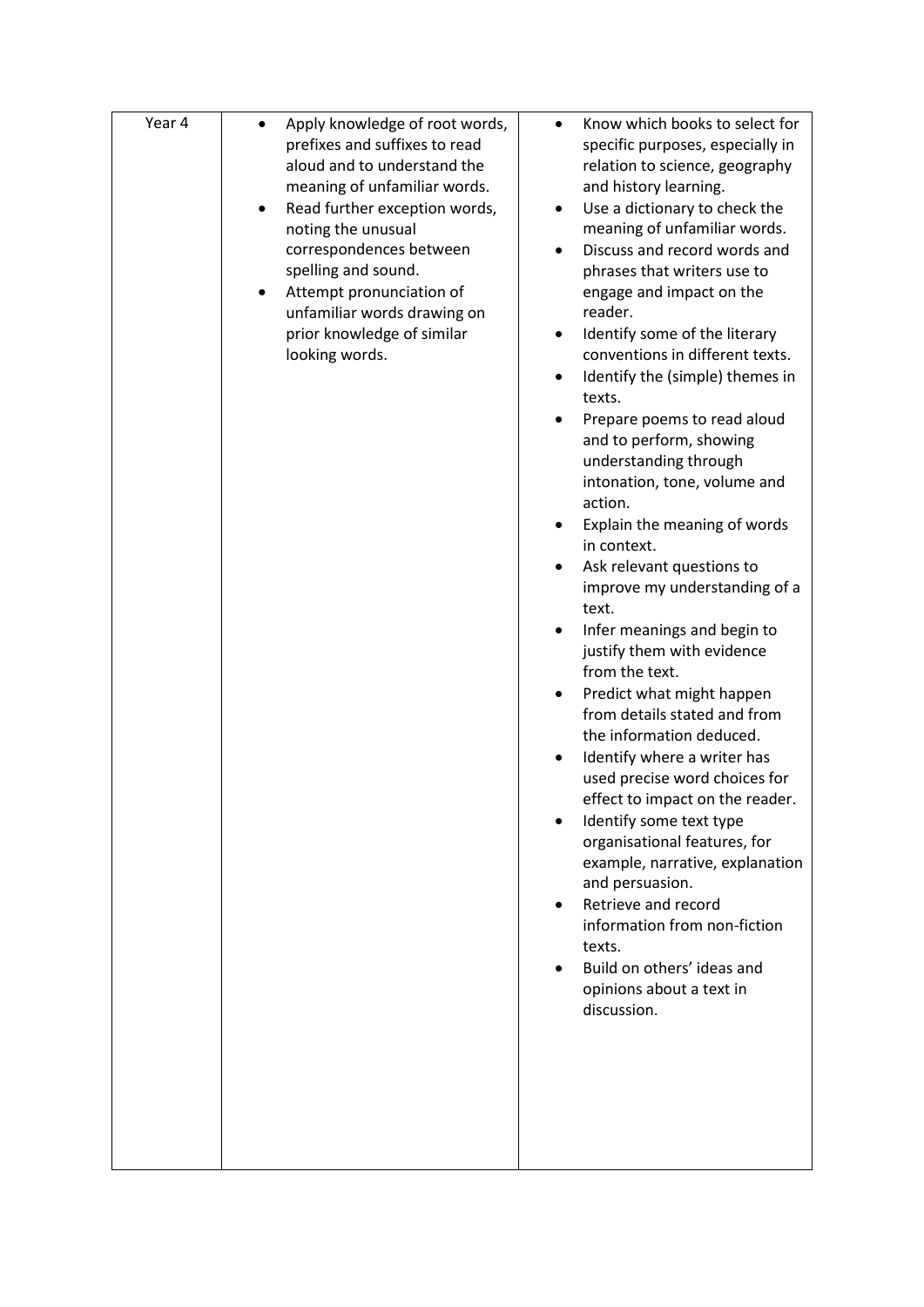| Year 5 | Pupils should be able to read<br>$\bullet$                   | Read and discuss an<br>$\bullet$                                  |
|--------|--------------------------------------------------------------|-------------------------------------------------------------------|
|        | aloud a wider range of poetry                                | increasingly wide range of                                        |
|        | and books written at an age-                                 | fiction, poetry, plays, non-                                      |
|        | appropriate interest level with                              | fiction and reference books or                                    |
|        | accuracy and at a reasonable                                 | textbooks.                                                        |
|        | speaking pace.                                               | Increase their familiarity with a<br>$\bullet$                    |
|        | They should be able to read                                  | wide range of books, including                                    |
|        | most words effortlessly and to                               | myths, legends and traditional                                    |
|        | work out how to pronounce                                    | stories, modern fiction, fiction                                  |
|        | unfamiliar written words with                                | from our literary heritage, and                                   |
|        | increasing automaticity.                                     | books from other cultures and                                     |
|        | Prepare readings, with                                       | traditions.                                                       |
|        | appropriate intonation to show                               | Prepare poems and plays to                                        |
|        | their understanding, and should                              | read aloud and to perform,                                        |
|        | be able to summarise and                                     | showing understanding                                             |
|        | present a familiar story in their                            | through intonation, tone and                                      |
|        | own words.                                                   | volume so that the meaning is                                     |
|        | Apply their growing knowledge                                | clear to an audience.                                             |
|        | of root words, prefixes and                                  | Check that the book makes                                         |
|        | suffixes (morphology and                                     | sense to them, discussing their<br>understanding and exploring    |
|        | etymology) to support reading<br>aloud and to understand the | the meaning of words in                                           |
|        | meaning of new words that                                    | context.                                                          |
|        | they meet.                                                   | Ask questions to improve their<br>$\bullet$                       |
|        |                                                              | understanding.                                                    |
|        |                                                              | Draw inferences such as                                           |
|        |                                                              | inferring characters' feelings,                                   |
|        |                                                              | thoughts and motives from                                         |
|        |                                                              | their actions, and justifying<br>inferences with evidence.        |
|        |                                                              |                                                                   |
|        |                                                              | Predict what might happen<br>$\bullet$<br>from details stated and |
|        |                                                              | implied.                                                          |
|        |                                                              | Summarise the main ideas                                          |
|        |                                                              | drawn from more than 1                                            |
|        |                                                              | paragraph, identifying key                                        |
|        |                                                              | details that support the main                                     |
|        |                                                              | ideas.                                                            |
|        |                                                              | Identify how language,                                            |
|        |                                                              | structure and presentation                                        |
|        |                                                              | contribute to meaning.                                            |
|        |                                                              | Distinguish between<br>$\bullet$                                  |
|        |                                                              | statements of fact and opinion.                                   |
|        |                                                              | Retrieve, record and present<br>$\bullet$                         |
|        |                                                              | information from non-fiction.                                     |
|        |                                                              | Provide reasoned justifications                                   |
|        |                                                              | for their views.                                                  |
|        |                                                              |                                                                   |
|        |                                                              |                                                                   |
|        |                                                              |                                                                   |